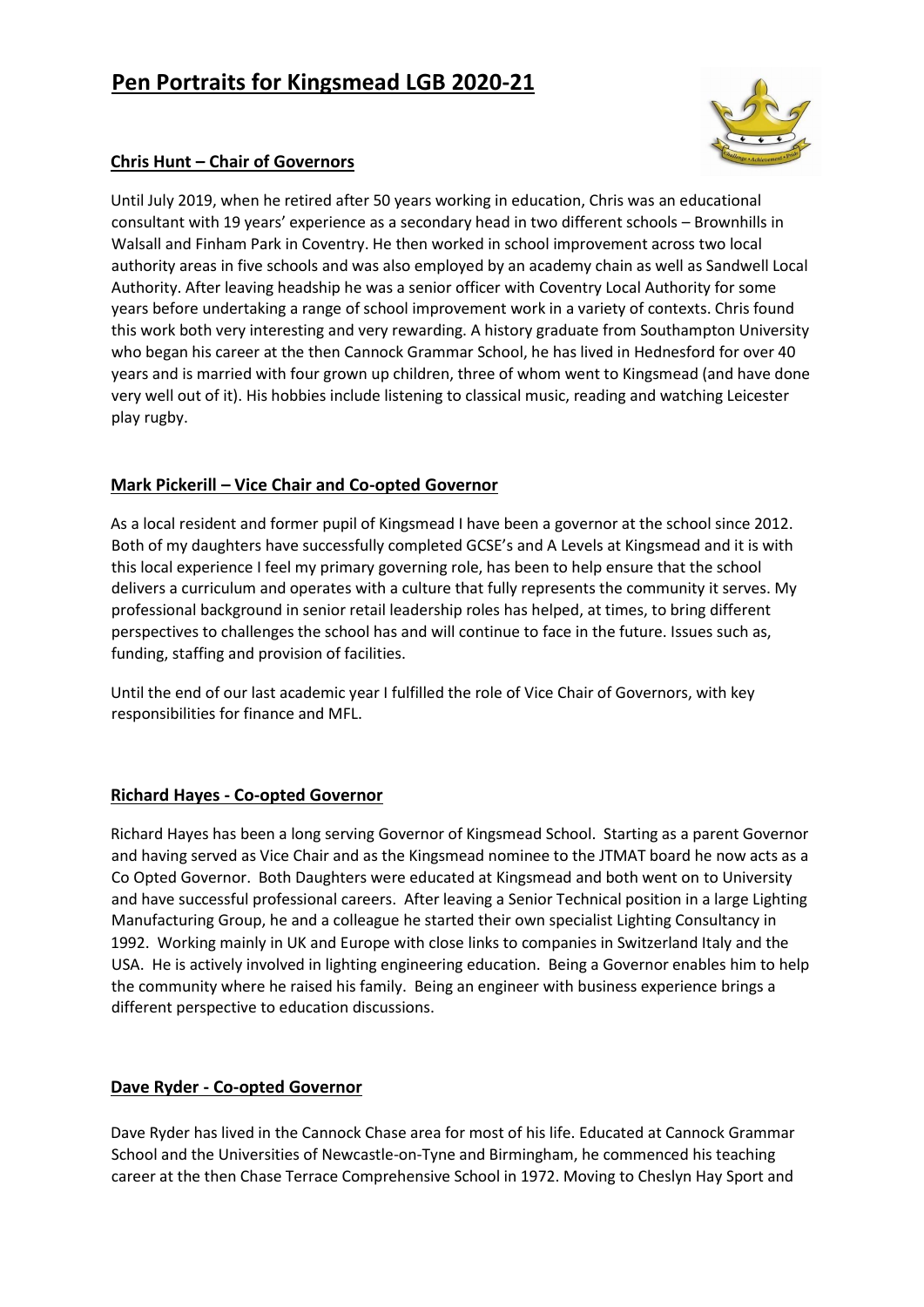Community High School, he was a Deputy Headteacher for a number of years until his retirement in 2011, having enjoyed a wide and in-depth experience of the educational world.

Whilst having a profound respect for all traditions and cultures, Dave approaches life from a Christian perspective and has been a Methodist lay preacher for over 40 years. He has trained in both youth leadership and pastoral counselling. Having a long-standing connection with the school, his wife taught at Kingsmead for many years, his daughter was educated at Kingsmead (becoming Head Girl) before studying and Graduating at the University of Birmingham. Having served as a governor for several years he has an immense confidence in Kingsmead's leadership and staff, coupled with a deep regard not only for them, but also for Kingsmead's pupils, parents and community.

If all its partners continue to work hard together, he is optimistic that Kingsmead has, indeed, a very bright future

#### **Barbara Heath - Co-opted Governor**

Barbara has been a governor at Kingsmead for over 23 years, firstly as a Parent Governor and now as a Community Governor. She served as Chair for many years but decided to step down as she approached her own retirement but still wanted to play a full role as a Governor.

Barbara has taught in all 3 phases of education, High, Middle and Primary. She has now retired after 43 years of continuous service, latterly working at a local feeder school as Assistant Headteacher and Acting Headteacher for two years. She was assessed as an Advanced Skill Teacher in ICT and has supported many schools in all phases as part of her outreach work. She can bring expertise in the Primary phase, E-Learning & ICT to the Governing body as well as up to date experience in Safeguarding.

During her service as a Governor at Kingsmead she has chaired meetings and served on many sub committees, including Headteacher's Performance management, staff and pupil disciplinary, exclusion panels as well as redundancy and appeal panels. Barbara has considerable experience in safer recruitment.

Barbara lives in Heath Hayes and has supported Kingsmead since first coming to the area thirty one years ago. Her aim is to ensure that every pupil at Kingsmead achieves their potential and is passionate about nurturing and the well-being of the whole school community. She has been married for 43 years to a retired university lecturer who is also a member of the C of E clergy. Barbara has 2 daughters, (whose musical talents were nurtured by Kingsmead and both are teachers, the eldest is Head of Y10 in a High School in Doncaster and the youngest is a Primary teacher in the Black Country) She is a proud Grandma with two grandchildren.

Barbara's interests are gardening and Environmental concerns and was twice runner up Environmental teacher of the year. In addition she is passionate about sewing, patchwork and machine embroidery.

#### **Stuart Shirley - Co-opted Governor**

Stuart Shirley has been a Governor of Kingsmead School for 14 years, starting as a parent Governor, and now co-opted Governor, Stuart is the link governor for Mental Health and Wellbeing. All three of his children were educated at Kingsmead, with one working at Newcastle College, one at University and one working for the school. Stuart has worked for West Midlands Ambulance Service for the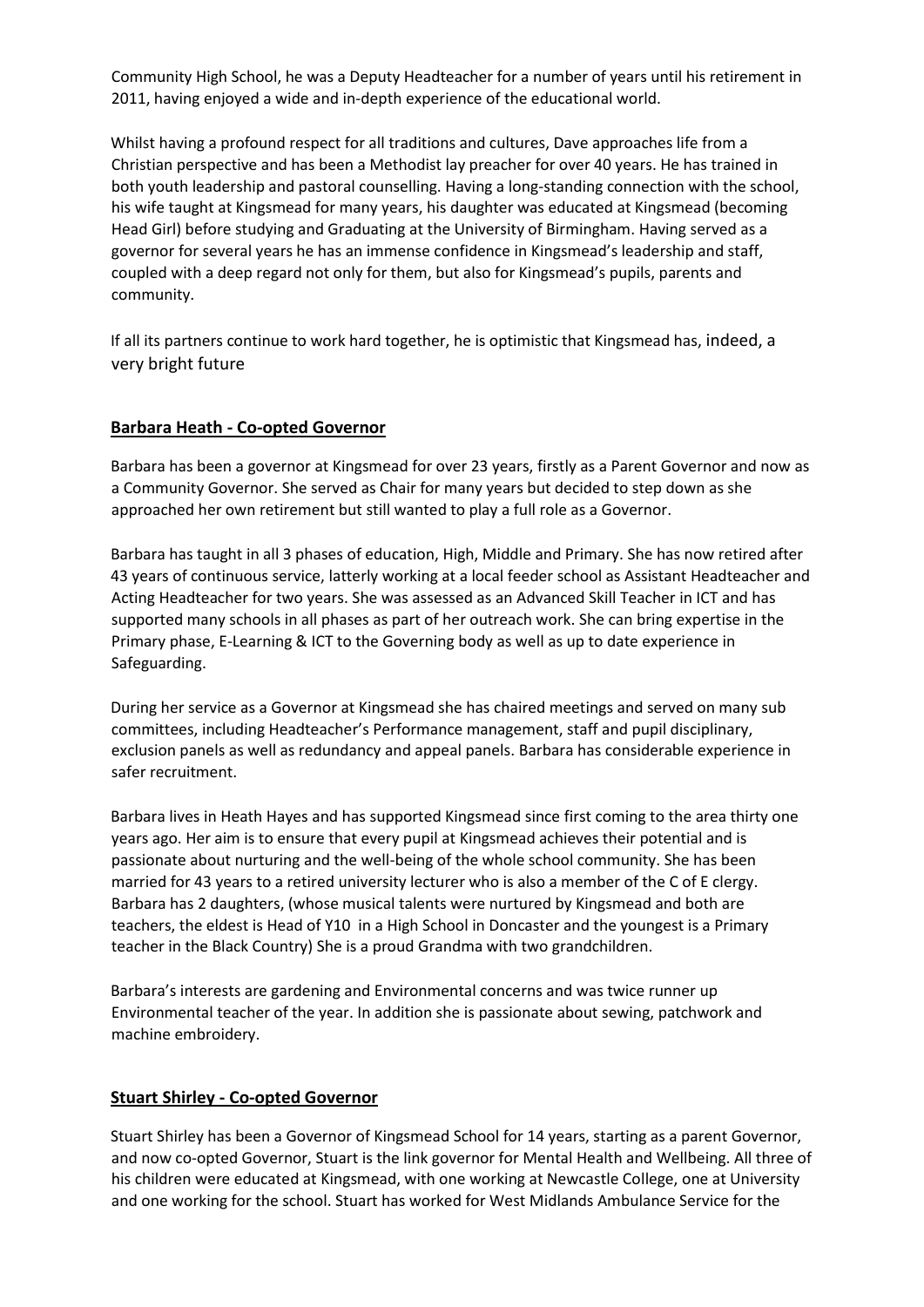past 27 years, doing several roles, and is now a Paramedic Officer, based at one of the busiest hospitals in the West Midland region. Being a Governor enables him to help the community where he has raised his family.

#### **Ian van den Berg - Co-opted Governor**

Ian is a Co-opted governor for Kingsmead. He previously served on the governing body as a parent governor, when his eldest daughter attended Kingsmead, and resigned in 2013. Ian returned to the governing body in the capacity of Co-opted governor, and his youngest daughter now attends Kingsmead. Ian has 13 years' experience in a managerial role in a horticultural retail setting in addition to spending many years coaching the South African and British national women's softball teams. Being a governor enables Ian to give back to the school his learned experiences of coaching and managing a successful business.

### **Daniel Statham – Co-opted Governor**

Daniel is a local resident and ex-student of Kingsmead. He attended Kingsmead from 2004 to 2011 and completed 4 'A' levels here and became Head Boy. Dan then completed an Aviation degree at the University of Leeds, and pilot training. Daniel is now a Senior First Officer at Jet2.com, based at Birmingham Airport. He has been flying for them since June 2016.

Daniel is also the Officer Commanding of Brownhills Air Cadets, where he trains and develops 50 young people in a variety of areas. His hobbies and interests include music, politics and ice skating.

Daniel wants to bring the experiences he has gone through in terms of getting onto the career ladder, to help others at Kingsmead

#### **Russell Dyke - Staff Governor (Teaching)**

Russell Dyke is in his second term as a Governor of Kingsmead School. He initially became a Co-opted Governor in 2015 and was then elected as a Staff Governor in 2019. In his first term, Russell was Link Governor for Careers Education. He has been teaching at the school since 2001, initially as a member of the English Department. Whilst continuing to teach English, he has fulfilled a variety of pastoral roles within the school, working within the SEN department and as Head of House. Currently he is a Progress Leader for Key Stage 4. Russell lives in the local area and attended Kingsmead himself as a student. His own children attend one of Kingsmead's feeder primary schools. Being a governor means he can help the community within which he lives.

#### **Lisa Finch – Staff Governor (non-Teaching)**

Lisa Finch has been employed at Kingsmead for 13 years and was appointed Progress Leader for Year 9 in July 2019.

Lisa believes in working within school and communicating with parents and students this will allow her to contribute not only as a member of support staff, but also with an insight as to how the school is perceived by the local community. Lisa is passionate about Kingsmead and keen to work with the leadership team and governors to not only improve the progress of all students, but also improve her knowledge to fulfil her role to the very best of her ability.